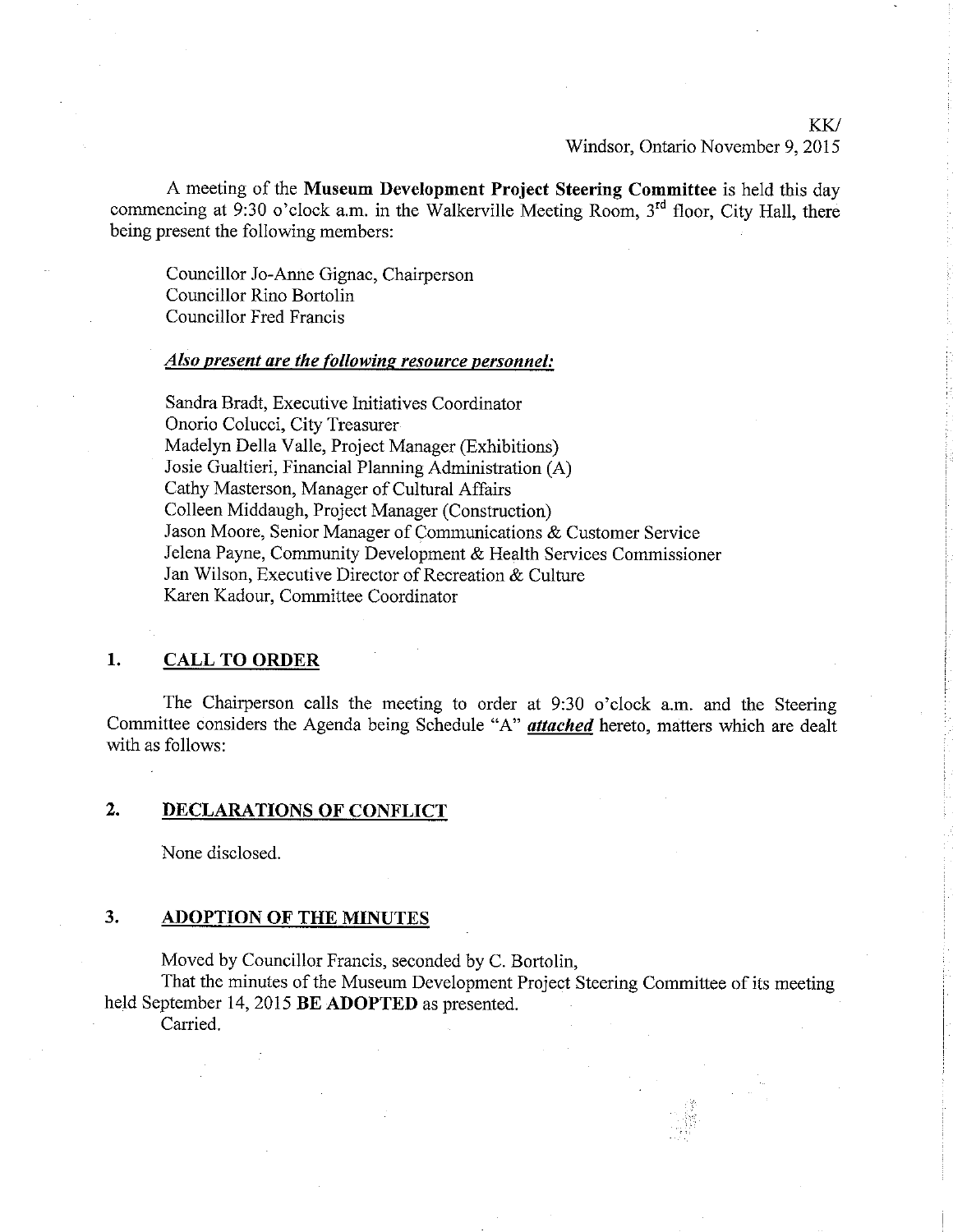# 4. BUSINESS ITEMS

## 4.1 Project Manager's Update

Colleen Middaugh, Project Manager provides the following updates relating to the Exhibit Fabrication:

- Issued a Request for Pre-Qualification of Exhibition Fabricators and reviewed submissions
- Finalized the Tender Drawings and Specifications for the exhibition fabrication works
- Issued a Request for Tender (No.  $3-15$ ) to the Pre-Qualified Contractors for the exhibition fabrication work and awarded the contract to Holman Exhibits
- Site visit to Holman's Office/Warehouse to review prototypes and fabrication progress
- Ongoing exhibit development, including content and design review
- . Ongoing exhibit installation at both the 401 Riverside Drive West and Francois Baby House sites.

Moved by Councillor Francis, seconded by Councillor Bortolin,

That the report of the Project Manager dated October 28, 2015 entitled "Project Manager" Update - October 2015" BE RECEIVED.

Carried.

## 4.2 Financial Summarv Update

J. Gualtieri reports the remaining unencumbered and unspent balance in the overall project contingency account is approximately \$109,372.

Moved by Councillor Bortolin, seconded by Councillor Francis,

That the report of the Financial Planning Administrator dated October 28, 2015 entitled "Financial Summary Update - October 15, 2015" BE RECEIVED.

Carried.

### 4.3 Exhibit Planning/Fabrication Update and Museum Opening

C. Middaugh advises the exhibit fabrication tender was issued in January 2015, approximately two months behind the projected schedule for this component of the work. Design modifications were required to address the comments received by the Steering Committee and to ensure the scope remained within the project budget. Additional time was also required to prequalify proponents prior to the tendering period to ensure competency and quality workmanship. She states a portion of the contingency funds have been directed to the exhibition budget as needed.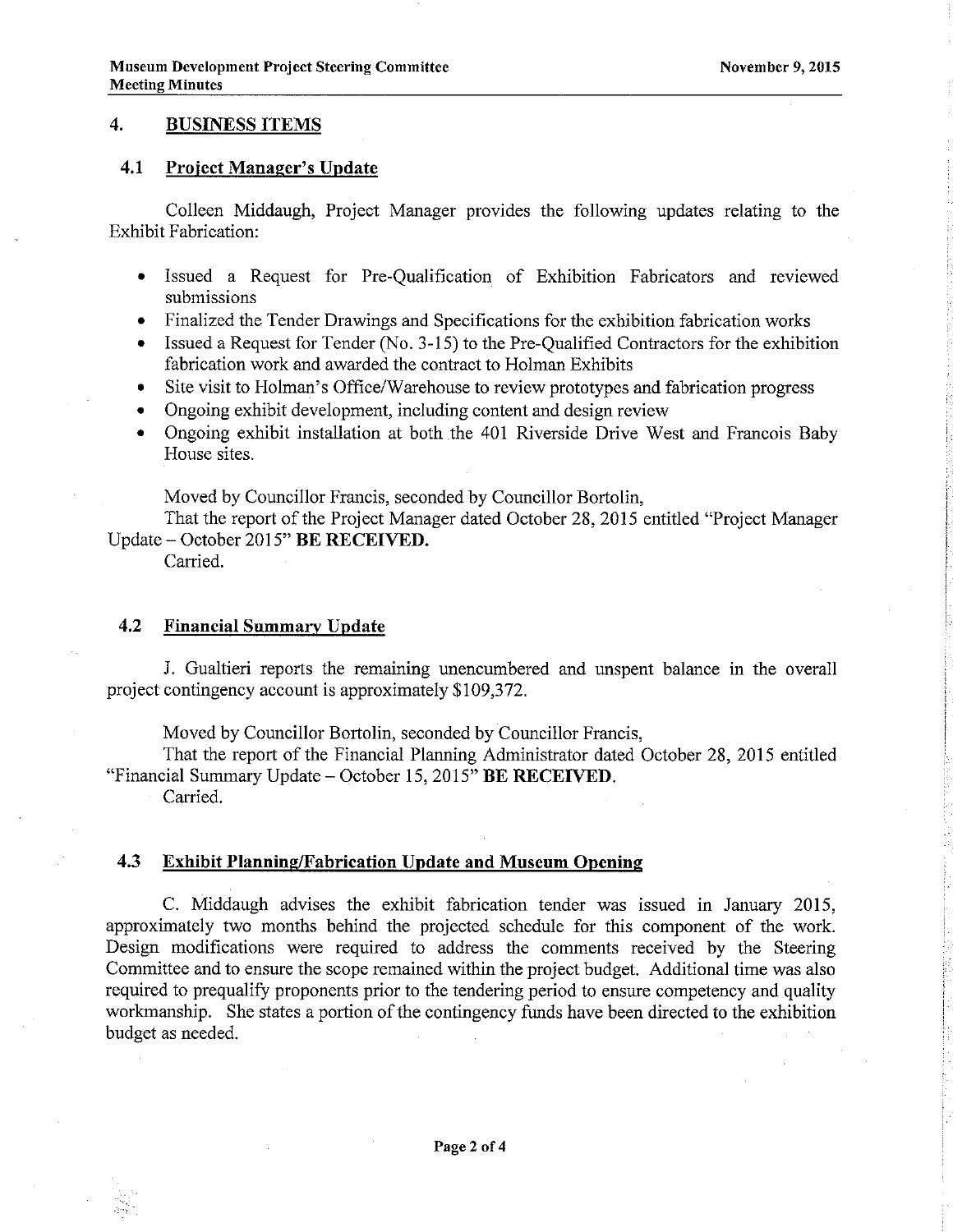Councillor Francis expresses concern with the delayed timelines and the reported "Soft Opening' of the Chimczuk Museum & Francois Baby House to be held during the week of January 12-15,2016 and the "Grand Opening" to be held during the week of February 19,2016.

M. Della Valle states the delay has resulted from ensuring that the content is conect, this has included consultation with the community partners. She notes that a portion of the final content has not been provided to the fabricators.

J. Payne indicates a "Soft Opening" can technically be rushed for December 18, 2015; however, the lack of consistent open hours of operation during the Holidays may be problematic. She advises the Grand Opening will be held during Heritage Week.

Moved by Councillor Francis, seconded by Councillor Bortolin,

That the report of the Project Administrator and the Curator, Windsor Community Museum entitled "Exhibit Planning/Fabrication Update and Museum Opening" dated October 28,2015 BE RECEIVED.

Carried.

## 5. NEW BUSINESS

Discussion ensues regarding the possible allocation of dollars for a local art organization to provide an art piece on the transformer casing at 401 Riverside Drive West. J. Payne states a nominal fee could be provided (from the exterior sign budget) for this undertaking.

In response to a question asked by the Chairperson regarding if the videos (featuring J. Payne) commenting on the transformation of the Chimczuk Museum can be shown at the Windsor International Aquatic and Training Centre, J. Wilson responds affirmatively.

# 6. MUSEUM DEVELOPMENT PROJECT EXECUTIVE COMMITTEE MINUTES

Moved by Councillor Bortolin, seconded by Councillor Francis,

That the minutes of the Museum Development Project Executive Committee of its meetings held July 22, 2015 and August 26, 2015 BE RECEIVED.

Carried.

## 7. DATE OF NEXT MEETING

The next meeting will be held at the call of the Chair.

# 8. ADJOURNMENT

There being no further business, the meeting is adjoumed at 9:52 o'clock a.m.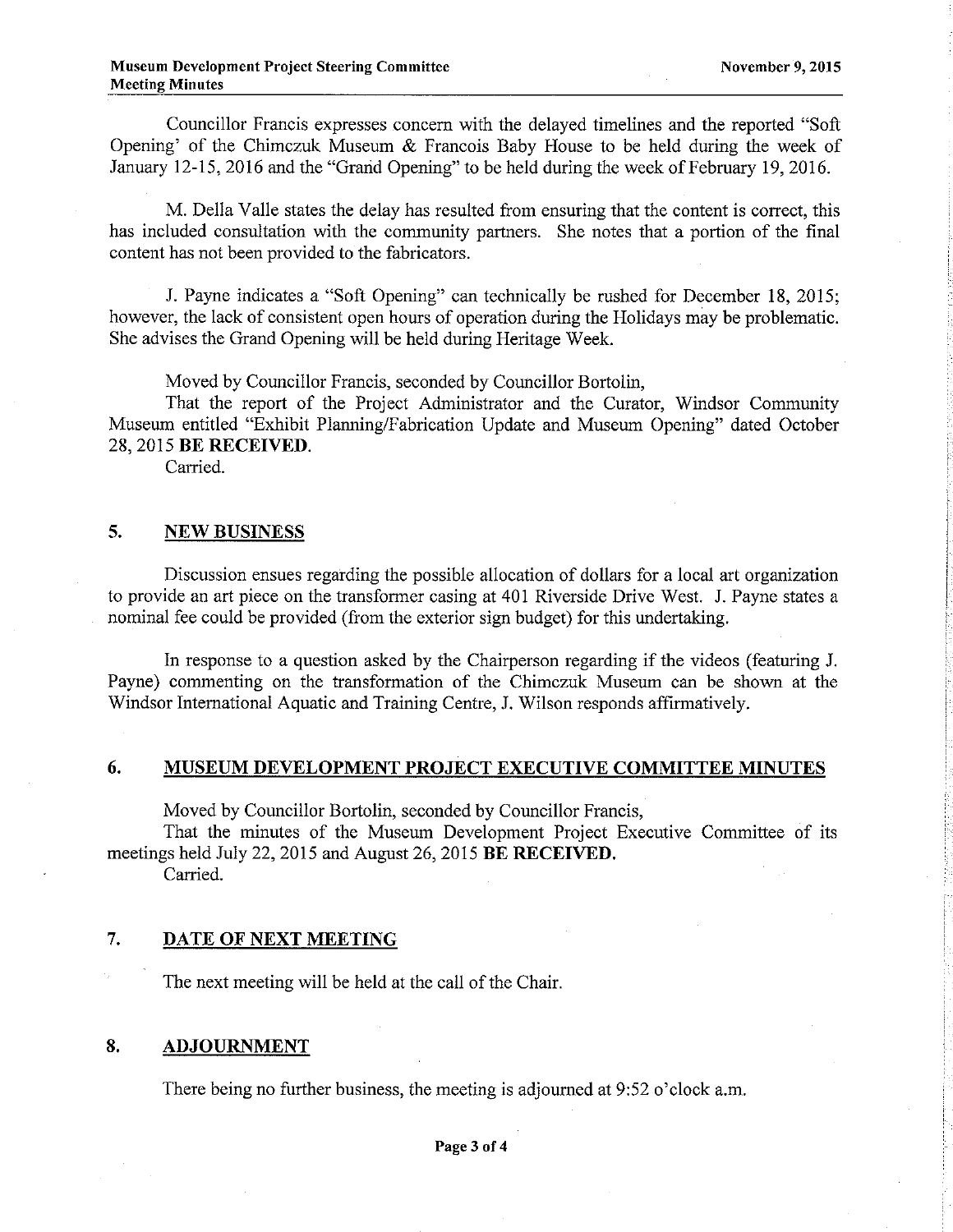# **CHAIRPERSON**

# COMMITTEE COORDINATOR